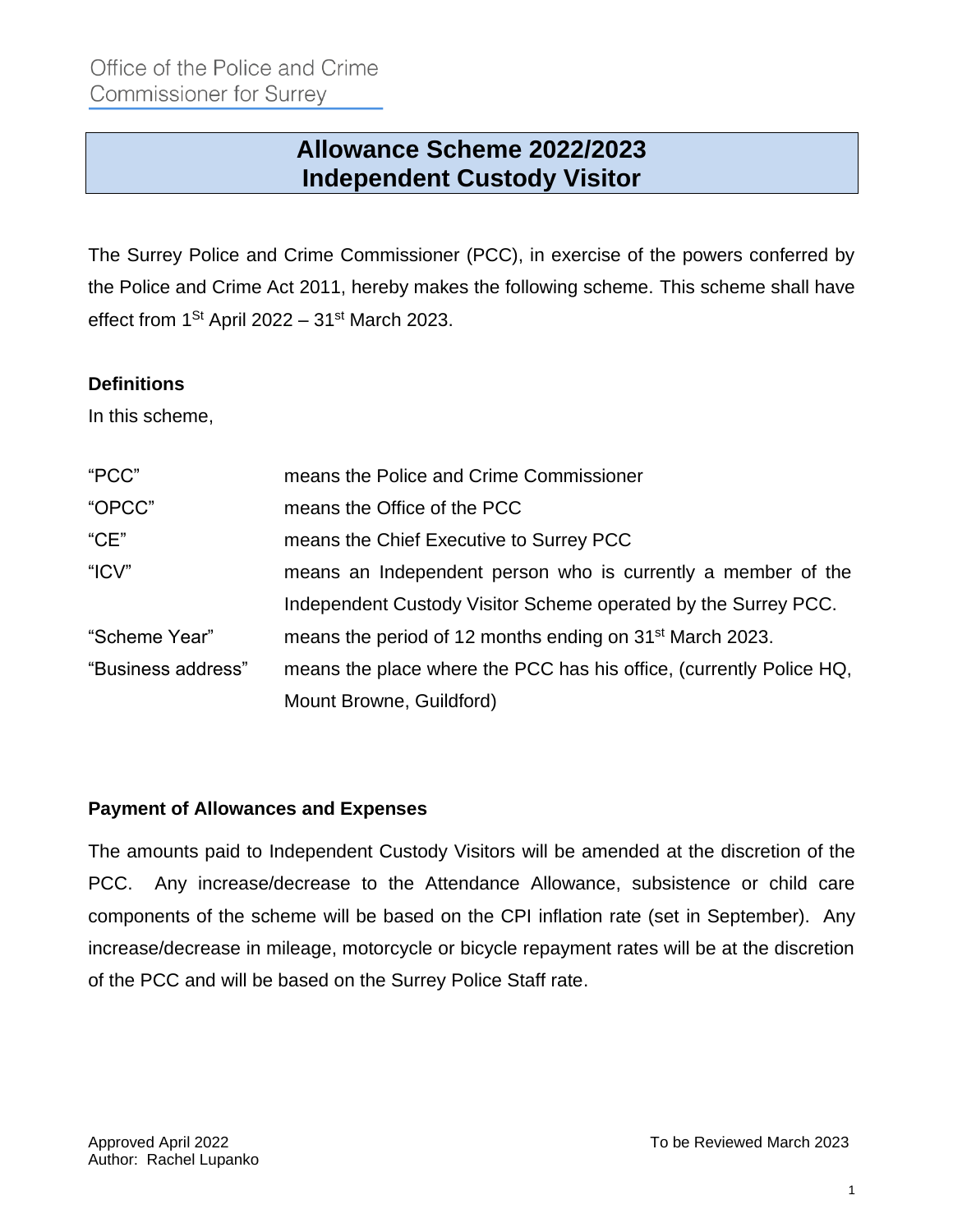Any claims for hours and any travelling/subsistence costs incurred should be submitted to the CE within three months of the duty for which the expense has been claimed. Claims received after the expiry of this period will only be paid in exceptional circumstances at the discretion of the Chief Financial Officer to the PCC. Original receipts should be provided to support any travel or subsistence claims.

#### **Renunciation**

Written notice may be given to the CE from an individual should they elect to forego any part of their entitlement to an allowance or attendance allowance under this scheme.

# **Independent Custody Visitors**

#### **1) Attendance Allowance**

ICV's are not able to claim an attendance allowance.

#### **2) Travel Expenses**

ICV's are entitled to claim for any reasonable and necessary travelling expenses incurred in order to undertake any panel-agreed custody visits and PCC approved duties (see paragraph 12). These expenses are payable on production of original receipts and in respect of **ACTUAL EXPENDITURE** incurred. If travelling by rail, they are expected to travel in standard class. Air fare will only be reimbursed if it can be proven to be the cheaper option.

The rate for travel ICV's' own motor car is 45 pence per mile, motor cycle is 24 pence per mile and bicycle 20 pence per mile. Mileage claims should normally only be made for journeys from the primary place of residence (normally within Surrey) for agreed visits to the Custody Suites or on approved PCC business. For own motor car this rate shall apply to the first 10,000 miles claimed in the financial year; thereafter a standard rate of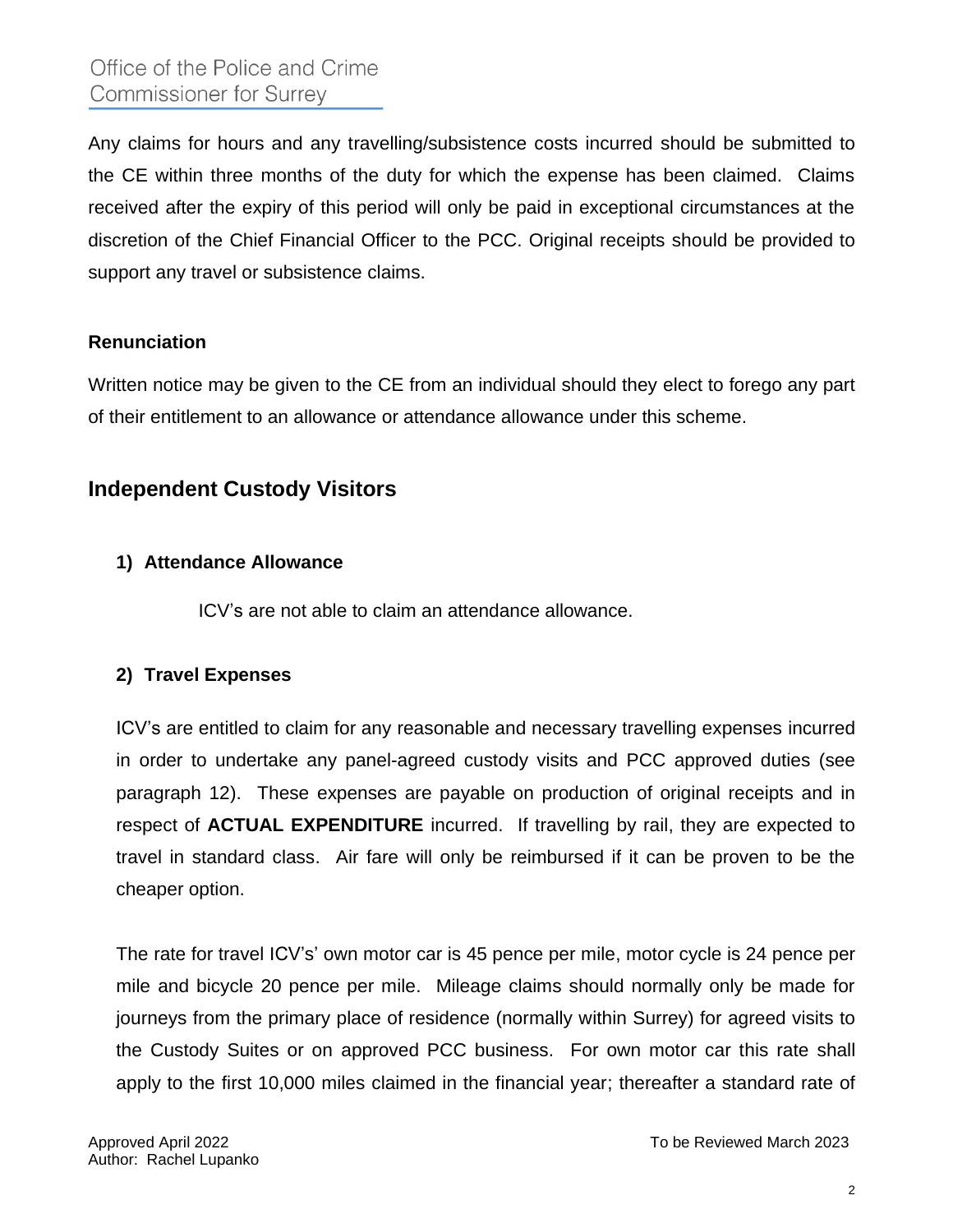25 pence per mile will be paid. A rate of 5p per mile per passenger will be paid if the passenger is attending the same PCC business.

### **3) Other Expenses**

Payable to ICVs in the case of an absence from the usual place of residence on PCC approved duties, on production of original receipts and in respect of **ACTUAL EXPENDITURE** incurred:-

#### **Hotel Accommodation**

Hotel accommodation to be booked by the Office of the PCC and either paid directly by the Office Manager or refunded on production of original invoice/receipt. (Bed and Breakfast only up to £82.50 per night outside of the M25 area and £113.40 per night inside the M25 area)

#### **Subsistence**

Payable on production of original receipts and in respect of **ACTUAL EXPENDITURE** incurred for approved duties:-

| Day (up to 12 hours)                   | up to £12.15 |
|----------------------------------------|--------------|
| Day (over 12 hours/less than 24 hours) | up to £24.28 |
| Overnight (period of 24 hours)         | up to £36.27 |

A subsistence allowance is not payable for meetings where appropriate refreshments have been provided.

#### **Carers' Allowance**

ICV's may claim a carers' allowance where they incur additional expenditure on childcare, or for a sick or dependent partner or relative to enable them to fulfil any PCC approved duties (see section 4) and are for actual costs incurred.

Allowances for childcare shall be restricted to children aged less than fourteen years who would be normally expected to reside at the ICVs home at the time of the claim.

Approved April 2022 To be Reviewed March 2023